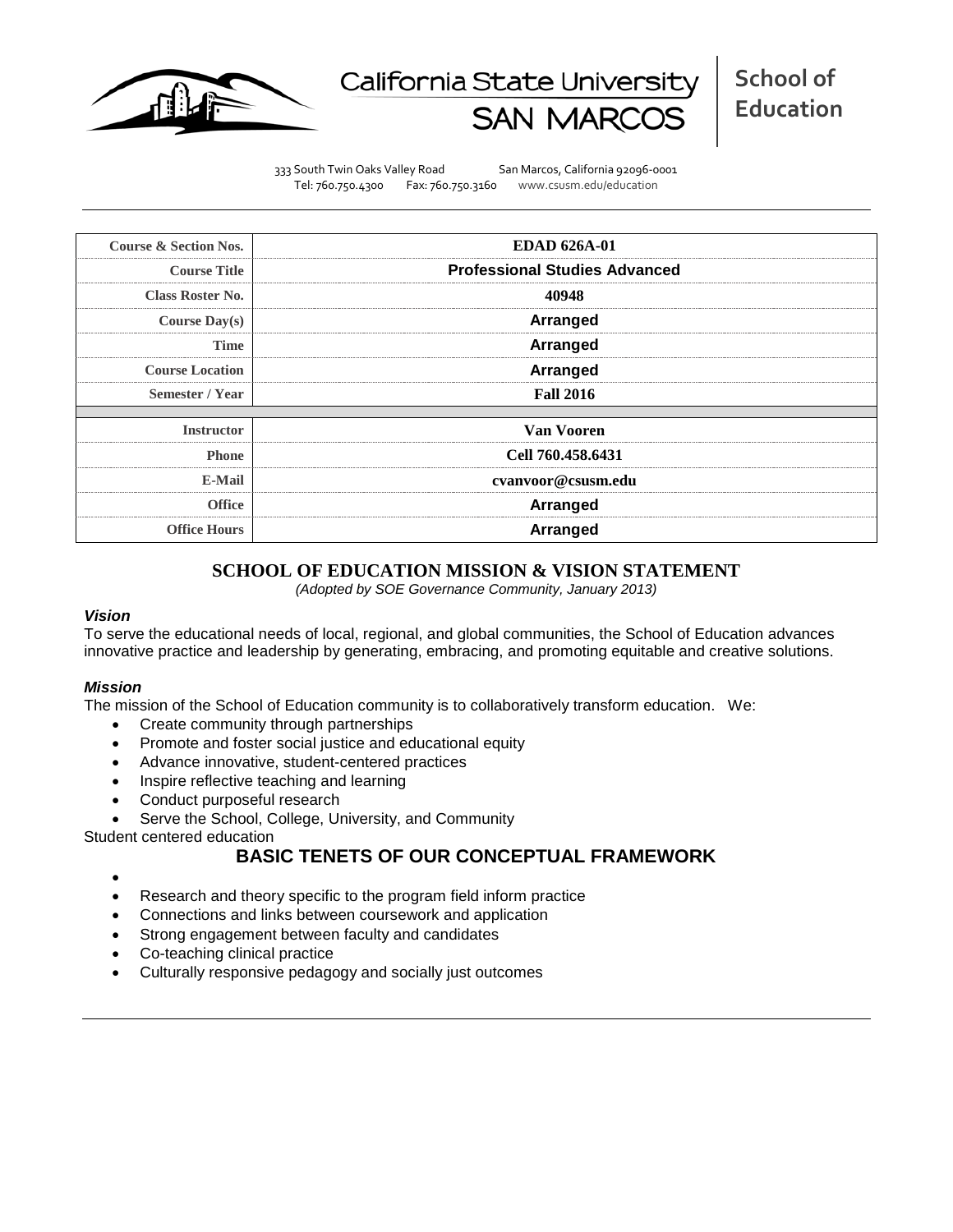# **COURSE DESCRIPTION**

This course provides students with basic on-site experiences appropriate to an entry-level administrator. Students will work closely with an on-site administrator and university faculty in the development and implementation of a plan for field experiences including basic preliminary administrative functions. Students will develop a paper, project, or other product, collaboratively agreed upon with the supervisory team, which integrates learning from the fieldwork and which will be used by the cooperating site. *Graded Credit/ No Credit*

### **Course Prerequisites**

Enrollment in EDAD 610 and EDAD 612

#### **Course Objectives**

Students will design and complete leadership field work aligned with the Preliminary Administrative Services Credential Standards and the California Administrative Performance Expectations in the current semester classes. Students will engage in leadership roles that demonstrate their knowledge and skills in working with students and adults in a school setting.

#### **Unique Course Requirements**

Students will engage in a minimum of 15 hours (equivalent of 1 unit) in planning and implementing the leadership field study. This class is 2 units, hence 30 hours.

#### **Required Texts**

None

# **Cougar Courses**

Online container for course materials and resources.

#### **COURSE LEARNING OUTCOMES**

Upon successful completion of this course, students will be able to reflect on the California Administrative Performance Standards and their learning growth as aligned with the EDAD 610 and EDAD 612 courses based on reading, discussions, assignments, and field experience at a school site.

#### **Expected Dispositions for the Education Profession**

Assessing a candidate's dispositions within a professional preparation program is recognition that teaching and working with learners of all ages requires not only specific content knowledge and pedagogical skills, but positive attitudes about multiple dimensions of the profession. The School of Education has identified six dispositions – social justice and equity, collaboration, critical thinking, professional ethics, reflective teaching and learning, and life-long learning—and developed an assessment rubric. The Master's in Educational Administration has two additional dispositions: visionary and ready to lead. For each dispositional element, there are three levels of performance - *unacceptable*, *initial target*, and *advanced target*. The description and rubric for the three levels of performance offer measurable behaviors and examples.

The assessment is designed to provide candidates with ongoing feedback for their growth in professional dispositions and includes a self-assessment by the candidate. The dispositions and rubric are presented, explained and assessed in one or more designated courses in each program. In Ed Admin the courses where dispositions are assessed are EDAD 610, EDAD 618A, and EDAD 620. Based upon assessment feedback candidates will compose a reflection that becomes part of the candidate's Teaching Performance Expectation portfolio. Candidates are expected to meet the level of *initial target* during the program.

# **PROGRAM STUDENT LEARNING OUTCOMES (PSLOS)**

The Master of Arts in Education Program assesses four (4) Program Student Learning Outcomes (PSLO).

**PSLO 1: Professional Dispositions** (EDAD 610, EDAD 618A, & EDAD 620)

**PSLO 2: Leadership Skills** (Professional Portfolio)

**PSLO 3: Analyze Research** (EDUC 622)

**PSLO 4: Integrate Research** (EDUC 698)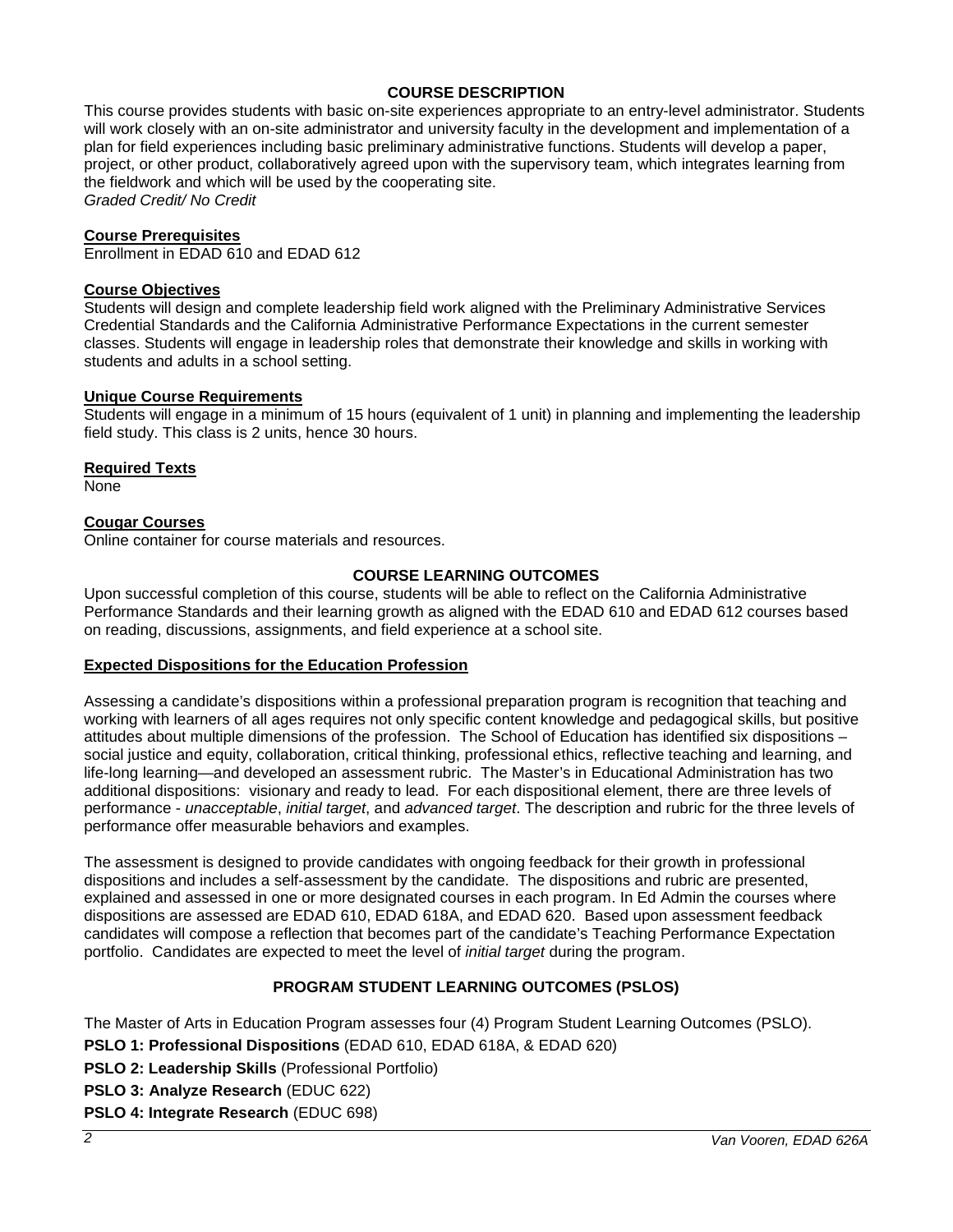The course objectives, assignments, and assessments are also aligned with the CCTC standards for a California Preliminary Administrative Services Credential. This course is designed to help teachers seek skills, knowledge, and attitudes necessary to assist schools and district in implementing effective programs for all students. The successful candidate will be able to merge theory and practice in order to realize a comprehensive and extensive educational program for all students. Candidates will be required to formally match alignment with the following Preliminary Administrative Services Credential standards in this course:

#### *Category III: Field Experiences in the Program*

#### **Program Standard 12: Nature of Field Experiences**

In the administrative services preparation program, candidates participate in practical field experiences that are designed to facilitate the application of theoretical concepts in authentic settings. Each candidate is introduced to the major duties and responsibilities authorized by the administrative services credential as articulated in the *Performance Expectations*. Field experiences include a variety of diverse and realistic settings both in the day-today functions of administrators and in long-term policy design and implementation.

#### **Program Standard 13: Guidance, Assistance and Feedback**

The administrative services preparation program sponsor has an effective system by which the candidate's performance is guided, assisted, and evaluated in each field experience. In this system, at least one field/clinical supervisor and at least one program supervisor provide complete, accurate, and timely feedback to the candidate, including constructive suggestions for improvement.

Other standards may also apply to this semester's field experiences as are aligned with Courses EDAD 618A and EDAD 618B.

|               | Week 1 | Week 2 | Weeks 3-13 | Week 14 | Week 15 |
|---------------|--------|--------|------------|---------|---------|
| Talk to       |        |        |            |         |         |
| principal     |        |        |            |         |         |
| about a topic |        |        |            |         |         |
| proposal      | X      |        |            |         |         |
| Post Form 1   |        |        |            |         |         |
| in Cougar     |        |        |            |         |         |
| Courses       |        | X      |            |         |         |
| Conduct field |        |        |            |         |         |
| study         |        |        | X          |         |         |
| Collect       |        |        |            |         |         |
| evidence of   |        |        |            |         |         |
| field study   |        |        | X          |         |         |
| Write final   |        |        |            |         |         |
| report        |        |        |            | X       |         |
| Submit Form   |        |        |            |         |         |
| 2 with        |        |        |            |         |         |
| signatures    |        |        |            |         | X       |

#### **SCHEDULE/COURSE OUTLINE**

#### **COURSE REQUIREMENTS AND GRADED COURSE COMPONENTS**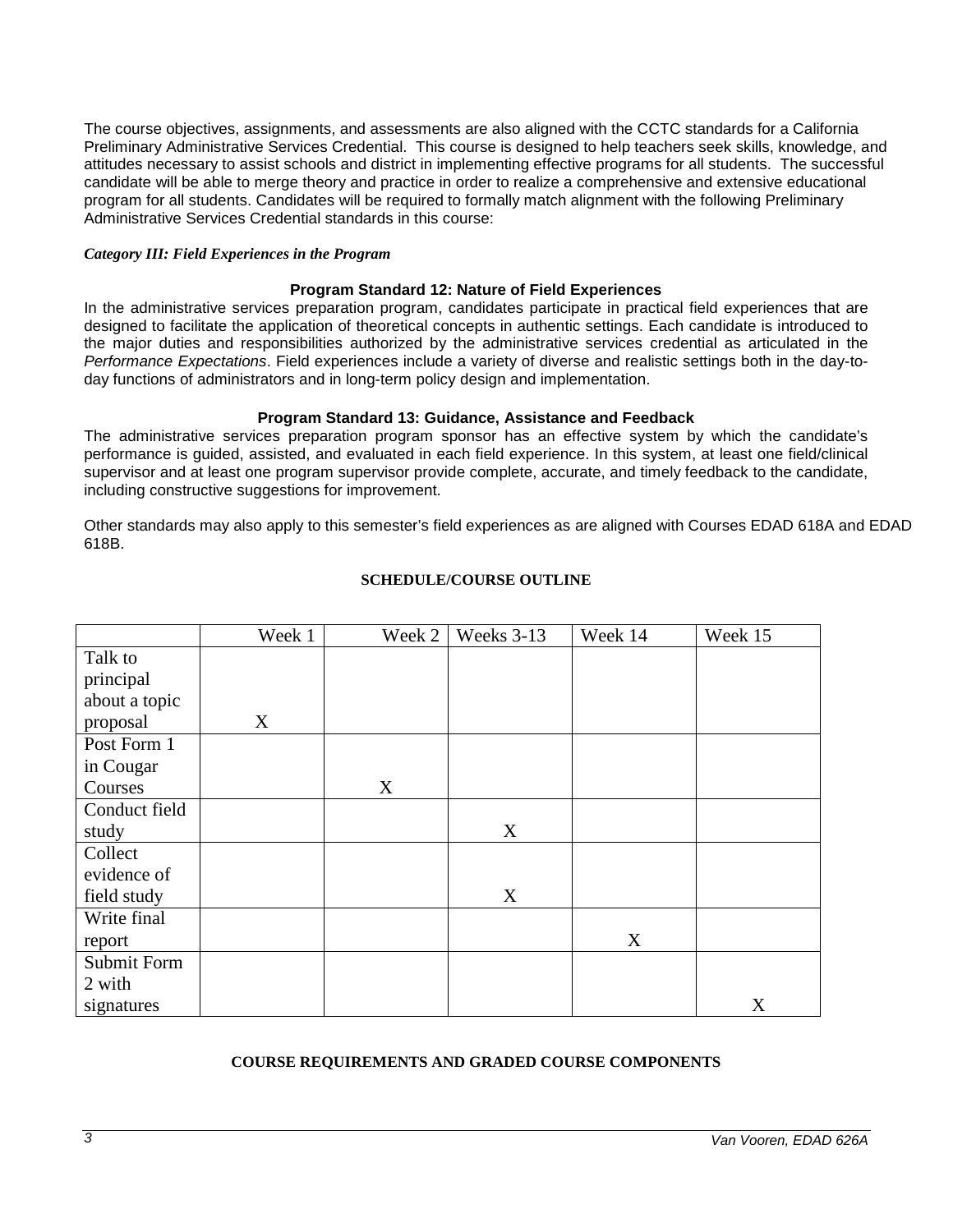# **Course Assignments**

The candidate will submit Form 1, the field study proposal, by week 2 of the 15 week course. The candidate will submit Form 2, the field study report and reflection, by week15 of the 15 week course.

# **Grading Standards**

The course is graded as a Credit/No credit.

# **Final Exam Statement**

There is no final exam in this course.

#### **School of Education Attendance Policy**

Due to the dynamic and interactive nature of courses in the School of Education, all candidates are expected to attend all classes and participate actively. At a minimum, candidates must attend more than 80% of class time, or s/he may not receive a passing grade for the course at the discretion of the instructor. Individual instructors may adopt more stringent attendance requirements. Should the candidate have extenuating circumstances, s/he should contact the instructor as soon as possible. *(Adopted by the COE Governance Community, December, 1997).*

#### **GENERAL CONSIDERATIONS**

#### **CSUSM Academic Honesty Policy**

"Students will be expected to adhere to standards of academic honesty and integrity, as outlined in the Student Academic Honesty Policy. All written work and oral presentation assignments must be original work. All ideas/materials that are borrowed from other sources must have appropriate references to the original sources. Any quoted material should give credit to the source and be punctuated with quotation marks.

Students are responsible for honest completion of their work including examinations. There will be no tolerance for infractions. If you believe there has been an infraction by someone in the class, please bring it to the instructor's attention. The instructor reserves the right to discipline any student for academic dishonesty in accordance with the general rules and regulations of the university. Disciplinary action may include the lowering of grades and/or the assignment of a failing grade for an exam, assignment, or the class as a whole."

Incidents of Academic Dishonesty will be reported to the Dean of Students. Sanctions at the University level may include suspension or expulsion from the University.

#### **Plagiarism**

As an educator, it is expected that each candidate will do his/her own work, and contribute equally to group projects and processes. Plagiarism or cheating is unacceptable under any circumstances. If you are in doubt about whether your work is paraphrased or plagiarized see the Plagiarism Prevention for Students website [http://library.csusm.edu/plagiarism/index.html.](http://library.csusm.edu/plagiarism/index.html) If there are questions about academic honesty, please consult the University catalog.

#### **Students with Disabilities Requiring Reasonable Accommodations**

Students with disabilities who require reasonable accommodations must seek approval for services by providing appropriate and recent documentation to the Office of Disability Support Services (DSS). This office is in Craven Hall 4300, contact by phone at (760) 750-4905, or TTY (760) 750-4909. Students authorized by DSS to receive reasonable accommodations should meet with their instructor during office hours. Alternatively, in order to ensure confidentiality, in a more private setting.

#### **Credit Hour Policy Statement**

Per the University Credit Hour Policy: